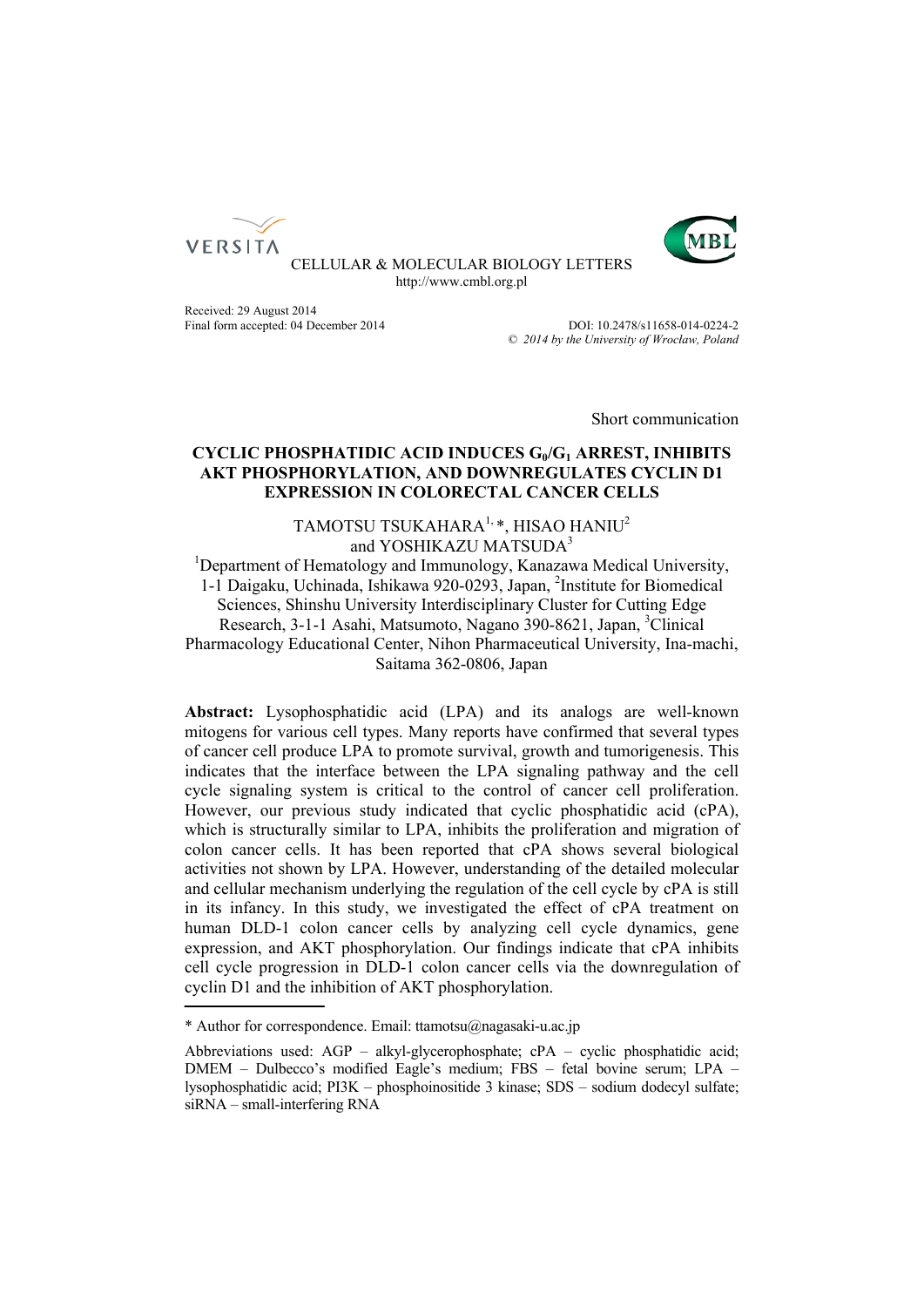**Keywords:** Cyclic phosphatidic acid, Lysophosphatidic acid, Alkylglycerophosphate, Colon cancer cells, Cell cycle analysis, Cell proliferation, Cyclin D1, Akt phosphorylation, siRNA, Cancer treatment

## **INTRODUCTION**

The cell cycle is the mechanism by which cells divide. It is driven by a family of proteins called cyclin-dependent kinases (CDKs) [1, 2], which are positively regulated by cyclin A, B, D, and E [3]. Overexpression of cyclin D1 is most frequently associated with human malignancy [4]. The gene was originally cloned by three independent groups (as *CCND1* or *PRAD1*) [5–7] and the *PRAD1* gene product was recognized to have a domain of structural similarity to known cyclins [8]. Cyclin D1 is a critical cell cycle regulating protein that plays a role in cell proliferation and cell cycle progression [9]. Cyclin D1 protein overexpression is observed in human colorectal cancer and adenomatous polyps of the colon [10, 11].

Lysophosphatidic acid (LPA) is a well-known mitogen for various cell types, and multiple reports have confirmed that several types of cancer cell produce LPA to promote survival, growth and tumorigenesis. Interestingly, although cyclic phosphatidic acid (cPA) is structurally close to LPA, it has different biological activities [12–14]. It has been shown to directly inhibit Cdc25 phosphatase, thereby suppressing cell cycle progression at  $G_1$  [15]. Similarly, we previously showed that cPA inhibits proliferation in DLD-1 and HT-29 colon cancer cells [16]. However, the mechanisms underlying the inhibition of cell proliferation and cell cycle progression by cPA have yet to be elucidated.

LPA increased the phosphorylation and activation of the mitogen-activated tyrosine kinase phosphoinositide 3 kinase (PI3K) [17, 18]. PI3K/AKT plays a major role in LPA-induced colon cancer cell migration [19]. Inhibitors of the PI3K/AKT pathway are attractive candidates for cancer drug development, but the clinical efficacy of PI3K inhibitors against various cancers has been moderate.

In this study, we investigated the effect of cPA treatment on cyclin D1 expression and AKT phosphorylation in human DLD-1 colon cancer cells. Our results indicate that cPA inhibited DLD-1 cell cycle arrest via the downregulation of cyclin D1 expression and the inhibition of AKT phosphorylation.

## **MATERIALS AND METHODS**

## **Materials**

A mouse monoclonal anti-β-actin antibody (sc-47778) was purchased from Santa Cruz Biotechnology Inc. A cyclin D1 antibody (#2922) was purchased from Cell Signaling Technology. Cyclic phosphatidic acid (cPA; 18:1) and 2-carba-cPA (2ccPA; 18:1) were donated by Dr. Kimiko Murakami-Murofushi (Ochanomizu University in Tokyo). LPA (18:1) and alky-glycerophosphate (AGP; 18:1) were purchased from Avanti Polar Lipids. Fluorouracil (5-FU) was purchased from Sigma-Aldrich.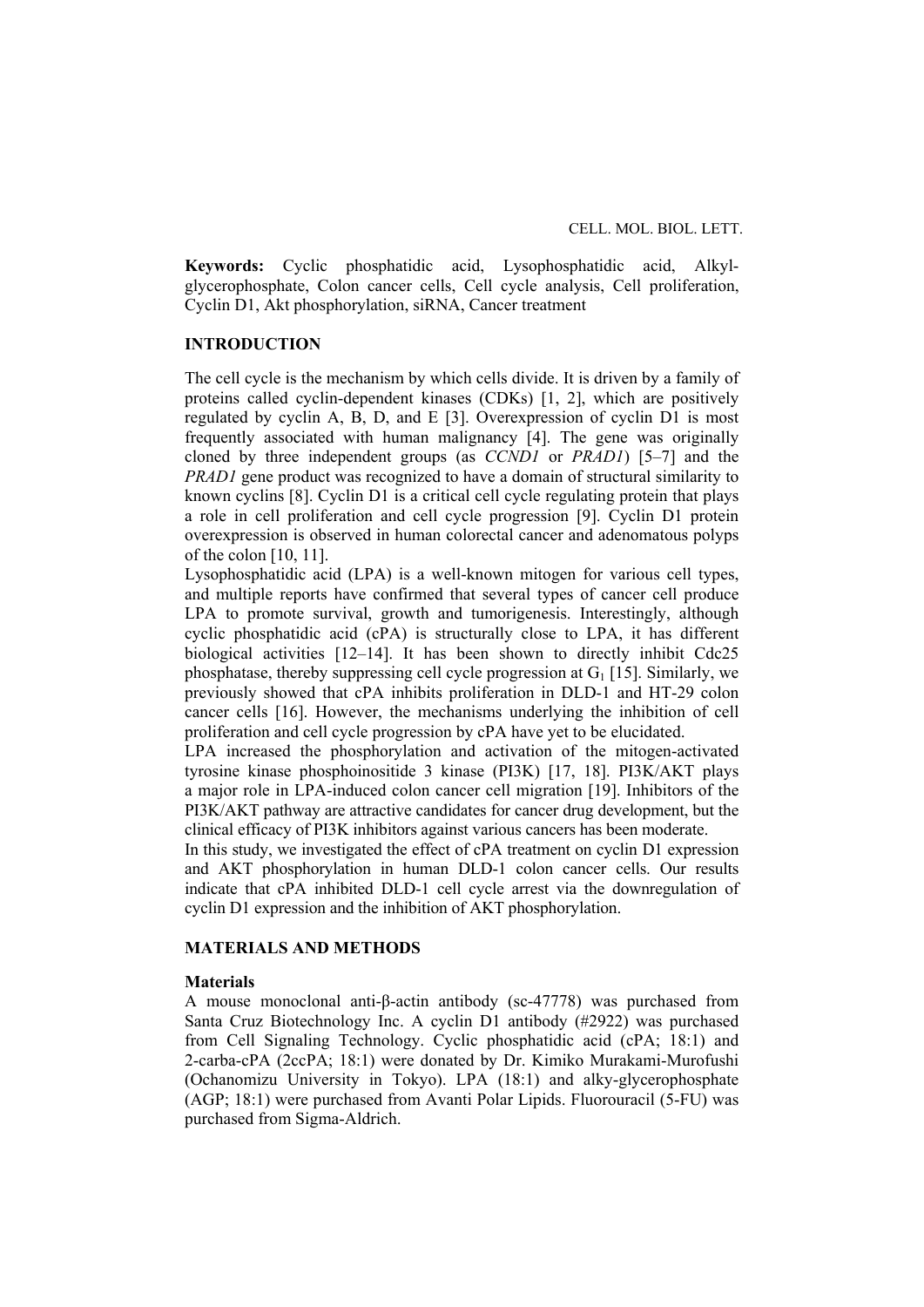## **Cells and cultures**

DLD-1 human colon adenocarcinoma cells were obtained from the Health Science Research Resources Bank in Osaka. Cells were grown in Dulbecco's modified Eagle's medium (Nacalai Tesuque) containing 10% (v/v) fetal bovine serum (FBS), 100 U/ml penicillin, and 10 μg/ml streptomycin at 37ºC in a humidified incubator with  $5\%$  CO<sub>2</sub>.

### **Cell synchronization**

DLD-1 cells were synchronized in the  $G_0/G_1$  phase of the cell cycle via serum starvation. Briefly, exponentially grown cells were cultured in serum-free medium for 24 h, followed by the addition of 10% charcoal-stripped FBS (Life Technologies) to stimulate cell proliferation.

## **Cell cycle analysis**

Cell cycle analysis was performed with a MUSE Cell Analyzer from Millipore according to the manufacturer's instructions. Briefly, after a 12-h treatment, DLD-1 cells were harvested, centrifuged at  $300 \times g$  for 5 min, washed once with PBS, and then fixed in 70% ethanol overnight at −20ºC. Next, the cells were centrifuged at 300  $\times$  g for 5 min and washed once with PBS. Then, 200 µl of MUSE Cell Cycle reagent (MCH100106) was added to each tube. These were then incubated in the dark for 30 min at room temperature before analysis.

#### **Cellular assay for PI3K/AKT pathway**

PI3K/AKT phosphorylation analysis was performed using the MUSE PI3K Activation Dual Detection Kit (Millipore) according to the manufacturer's instructions. Briefly, treated or untreated DLD-1 cells were harvested, centrifuged at  $300 \times g$  for 5 min, and then washed once with PBS. After the cells were fixed in a fixation buffer for 5 min on ice, they were centrifuged at  $300 \times g$ for 5 min, washed once with phosphate-buffered saline, and incubated in a permeabilization buffer for 5 min. Then, 10 µl of an antibody cocktail (antiphospho-AKT [Ser473] and anti-AKT/PKB, PECy5) and 90  $\mu$ l of a 1× assay buffer were added to each tube. These were then incubated in the dark for 30 min at room temperature prior to analysis.

#### **Western blotting**

The NE-PER Cell Fractionation Kit (Pierce Biotechnology) was used to isolate the cytosolic and nuclear fraction from DLD-1 cells  $(1 \times 10^5 \text{ cells/well})$ , according to the manufacturer's instructions. After the cytoplasmic fraction was separated, the nuclear fraction was subjected to brief centrifugation and the interface was removed to reduce cytoplasmic contamination. The resulting cytosolic and nuclear extracts were assayed for protein content with the Bradford method using the Bio-Rad Protein Assay kit (Bio-Rad Laboratories). The extracts were then separated on 5–20% SDS-PAGE (e-PAGEL; ATTO) and electrotransferred to Immobilon-P membranes (Millipore). The membranes were blocked in 4% (w/v) Block Ace (DS Parma Biomedical Co. Ltd.) for 1 h and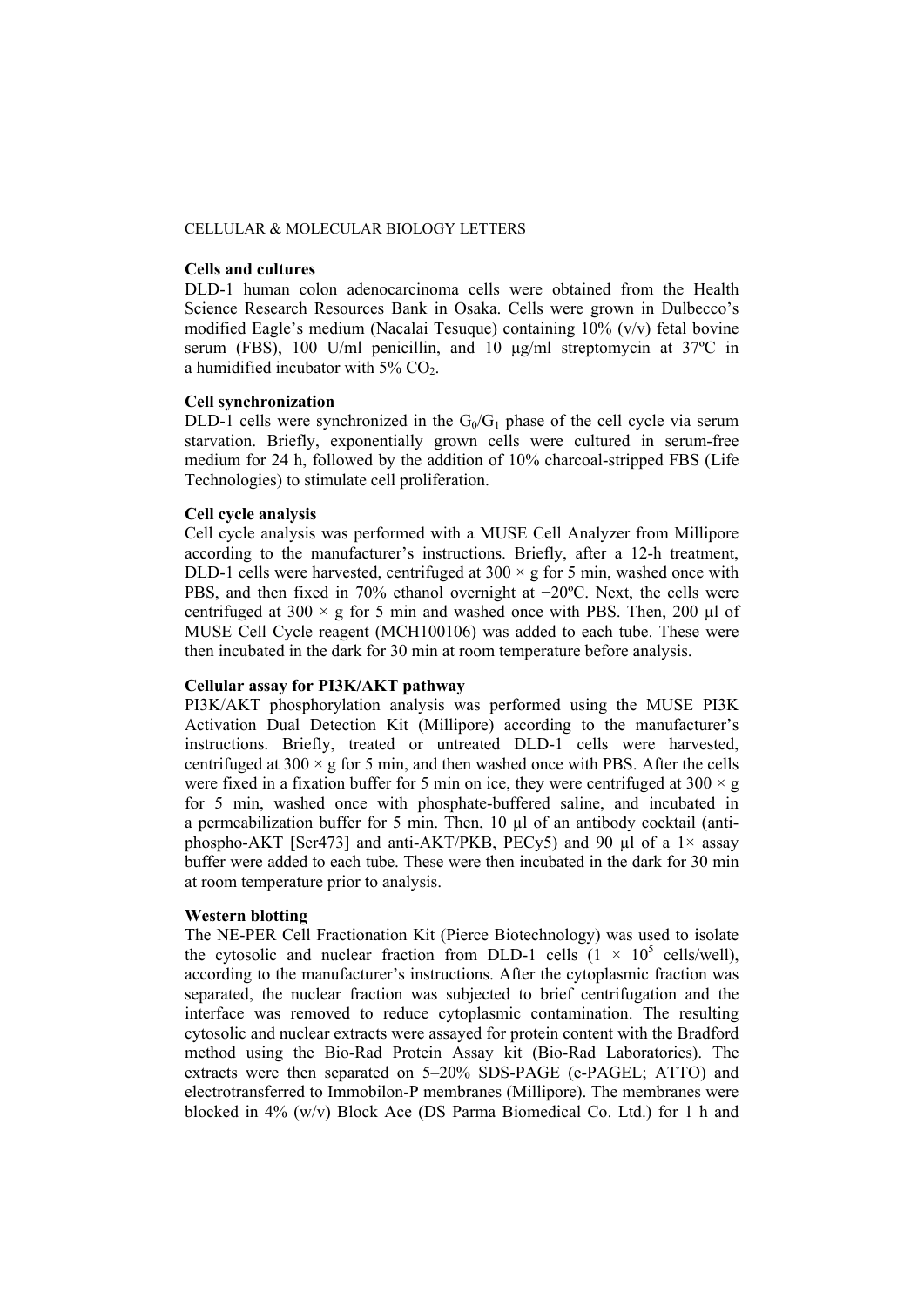then incubated with a primary antibody in Tris-buffered saline-Tween 20 (TBS-T) for 12 h at 4ºC. After washing, the Immobilon-P membrane was incubated with a horseradish peroxidase-linked species-specific whole secondary antibody (antirabbit or anti-mouse IgG; GE Healthcare) for 1 h at room temperature, and then visualized with EzWestLumi plus (ATTO).

### **Quantitative real-time PCR**

Total RNA was prepared from DLD-1 cells using NucleoSpin RNA II (Takara). Then, 0.5 ug of total RNA was used for the subsequent synthesis of cDNA using the ReverTra Ace qPCR RT Kit (Toyobo) as recommended by the manufacturer. mRNA levels were quantified by using an ECO Real-Time PCR system (Illumina, Inc.) and the SYBR Green Real-time PCR Master Mix Plus (Toyobo) with the following primers: cyclin D1, 5'-GCTGCGAAGTGGAAACCATC-3' (F) and 5'-CCTCCTTCTGCACACATTTGAA-3' (R), 18S rRNA, 5'-CAGCCACCCGAGATTGAGCA- 3' (F) and 5'-TAGTAGCGACGGGC GGTGTG- 3' (R). All of the PCR was performed in 10-µl volumes using 48-well PCR plates (Illumina). The cycling conditions were 95ºC for 1 min (polymerase activation) followed by 40 cycles of 95ºC for 15 sec, 55ºC for 15 sec, and 72ºC for 30 sec. The relative mRNA quantification was calculated using the arithmetic formula  $2^{-\Delta\Delta Cq}$ , where  $\Delta Cq$  is the difference between the threshold cycle of a given target cDNA and an endogenous reference cDNA.

## **RNA interference**

We suppressed AKT expression in DLD-1 cells by transfecting the cells with small interfering RNAs (siRNAs) targeting AKT (Santa Cruz Biotechnology). Lipofectamine RNAiMAX (Invitrogen) was used for transfections. Cells were plated in 6-well plates (Iwaki) at a density of  $5 \times 10^4$  cells/well in DMEM containing 10% FBS and then transfected with 100 pmol/ml of mRNA-specific siRNAs or scrambled (control) siRNAs. Reduction of the AKT levels was confirmed by western blotting.

## **Statistical analysis**

Student's *t*-test was applied for statistical comparisons. Differences were considered significant when p was less than 0.05.

#### **RESULTS AND DISCUSSION**

LPA is a potent regulator of normal and cancer cell proliferation and a major signal transducer for LPA-induced cell migration [17]. Although cPA, which can be generated by phospholipase D2 [20], is similar in structure to LPA, it has different biological activities. It has been reported that cPA attenuates cancer cell invasion. A metabolically stabilized derivative of cPA was shown to suppress cancer cell metastasis [15, 21]. Moreover, our previous study showed that cPA inhibited cell growth in colon cancer cells [16]. A previous study of LPA-treated cells showed a dose-dependent increase in the S phase population,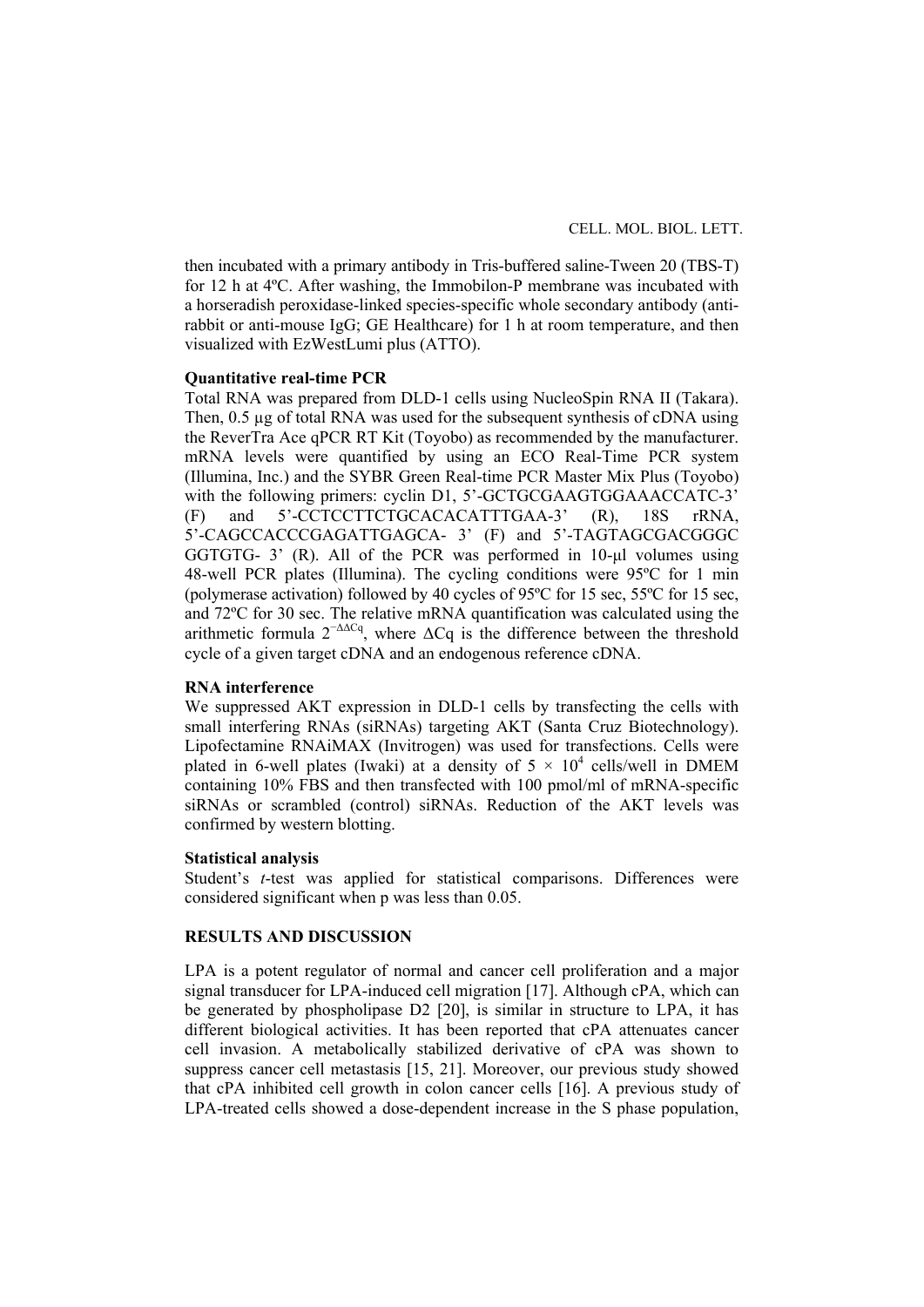accompanied by an increase in the  $G_0/G_1$  population [22]. Therefore, to examine the effects of cPA on the cell cycle more closely, DLD-1 cells were exposed to  $cPA$  (20  $\mu$ M) for 24 h in a medium with 10% charcoal-stripped FBS and then analyzed for cell cycle distribution using flow cytometry.



Fig. 1. Effects of LPA, AGP, cPA, 2ccPA and 5-FU on cell cycle distribution in DLD-1 cells.  $A -$  Cell cycle analysis of control (DMSO) and DLD-1 cells treated with 20  $\mu$ M LPA, AGP, cPA, 2ccPA or 5-FU for 48 h was performed via flow cytometry based on propidium iodide intercalation into the cellular chromatin (for details see the Materials and Methods section). The percentages of cells in (1)  $G_0/G_1$ , (2) S phase, and (3)  $G_2/M$  phase are shown. B – Cell cycle distribution after treatment with different compounds (20 μM each) for 48 h. Data are presented as means  $\pm$  SEM (n = 3), \*\*p < 0.01. C – Cell cycle arrest at the G<sub>0</sub>/G<sub>1</sub> phase in DLD-1 cells was induced by cPA for 48 h in a dose-dependent manner (0, 10, 30, and 50  $\mu$ M). Data are presented as means  $\pm$  SEM (n = 3), \*p < 0.05, \*\*p < 0.01.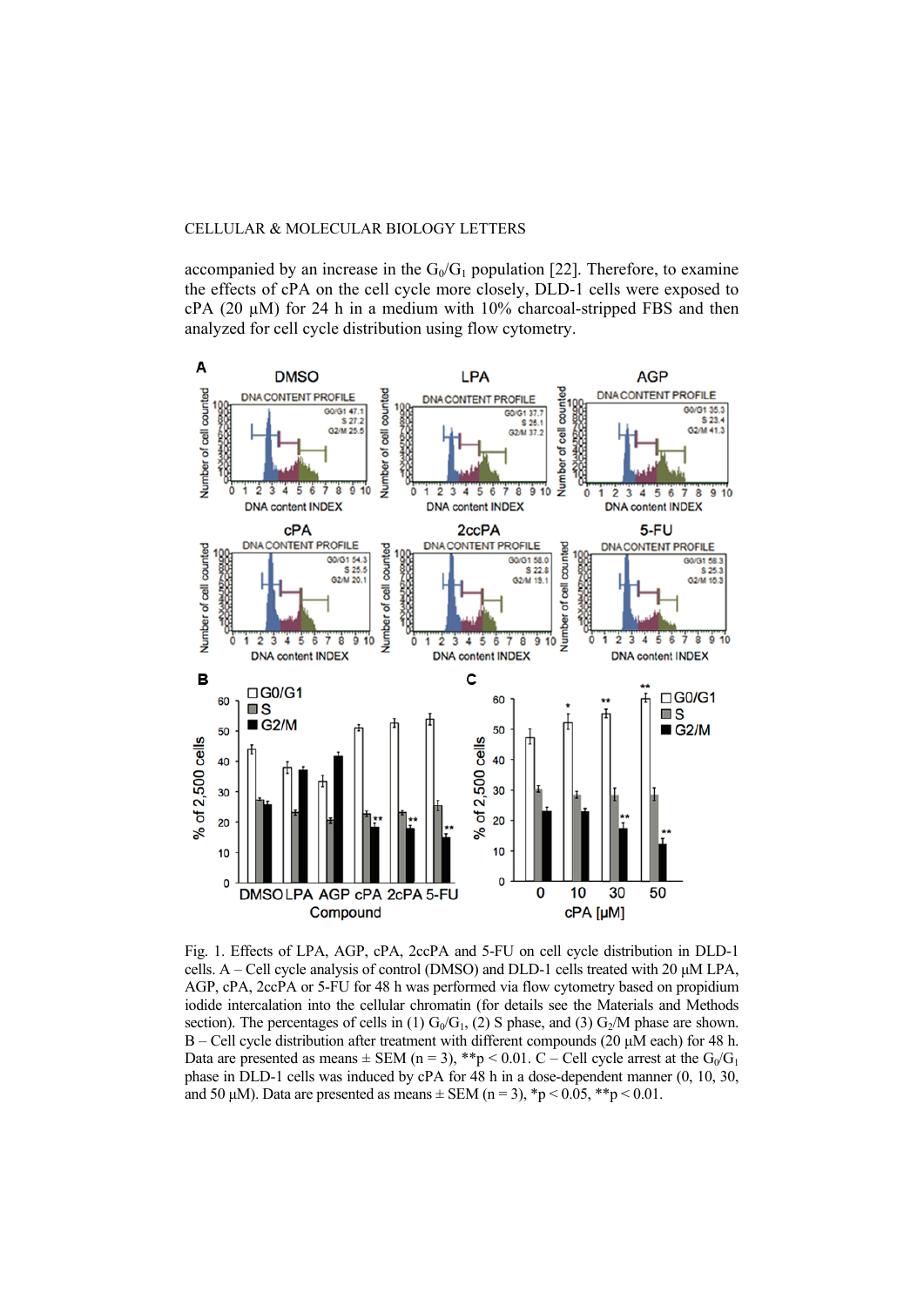The cell cycle represents one of the most critical and fundamental processes in mammalian cells. Recently, cell cycle analysis has become increasingly important in understanding the action of anti-cancer drugs.

As shown in Fig. 1A, the number of cells in  $G_0/G_1$  significantly arrested after exposure to cPA, 2-carba-cPA (2ccPA), or 5-FU (used as a positive control). By contrast, compared to the control cells, approximately 35% of DLD-1 cells treated with LPA or alkyl-LPA (AGP) were in  $G_0/G_1$  phase (47% at DMSO control) and the number of cells in S phase was not altered significantly. In addition, the proportion of cells in  $G_2/M$  phase significantly increased after exposure to LPA or AGP (Fig. 1B). We also found that cPA mediated cell cycle arrest at the  $G_2/M$  phase in a dose-dependent manner (Fig. 1C). These results demonstrate that cPA arrests DLD-1 cells in the  $G_0/G_1$  phases of the cell cycle.



Fig. 2. cPA decreased cyclin D1 expression. A – Verification of the localization of cyclin D1 in nuclear and cytosolic extracts from DLD-1 cells. Cytosolic extracts and nuclear extracts were prepared from cells and analyzed by immunoblotting using an antibody against human cyclin D1. GAPDH was used as a loading control for the cytoplasmic fraction and PTB-associated splicing factor (PSF) was used as a loading control for the nuclear fraction. B – cPA downregulates cyclin D1 mRNA expression. Real-time PCR quantification of the expression of cyclin D1 mRNA and 18S rRNA (internal control) after treatment of DLD-1 cells with 20 μM LPA, AGP or cPA for 24 h. The mRNA levels were normalized to those of 18S rRNA (means  $\pm$  SEM; n = 3; \*\*p < 0.01). C – cPA decreases nuclear cyclin D1 protein expression in a dose-dependent manner. Protein levels were analyzed using SDS-PAGE and western blot and visualized with enhanced chemiluminescence reagent. Each lane was loaded with 20 μg cytosolic extracts or nuclear extracts. Histone H3 was used as a loading control for the nuclear fraction.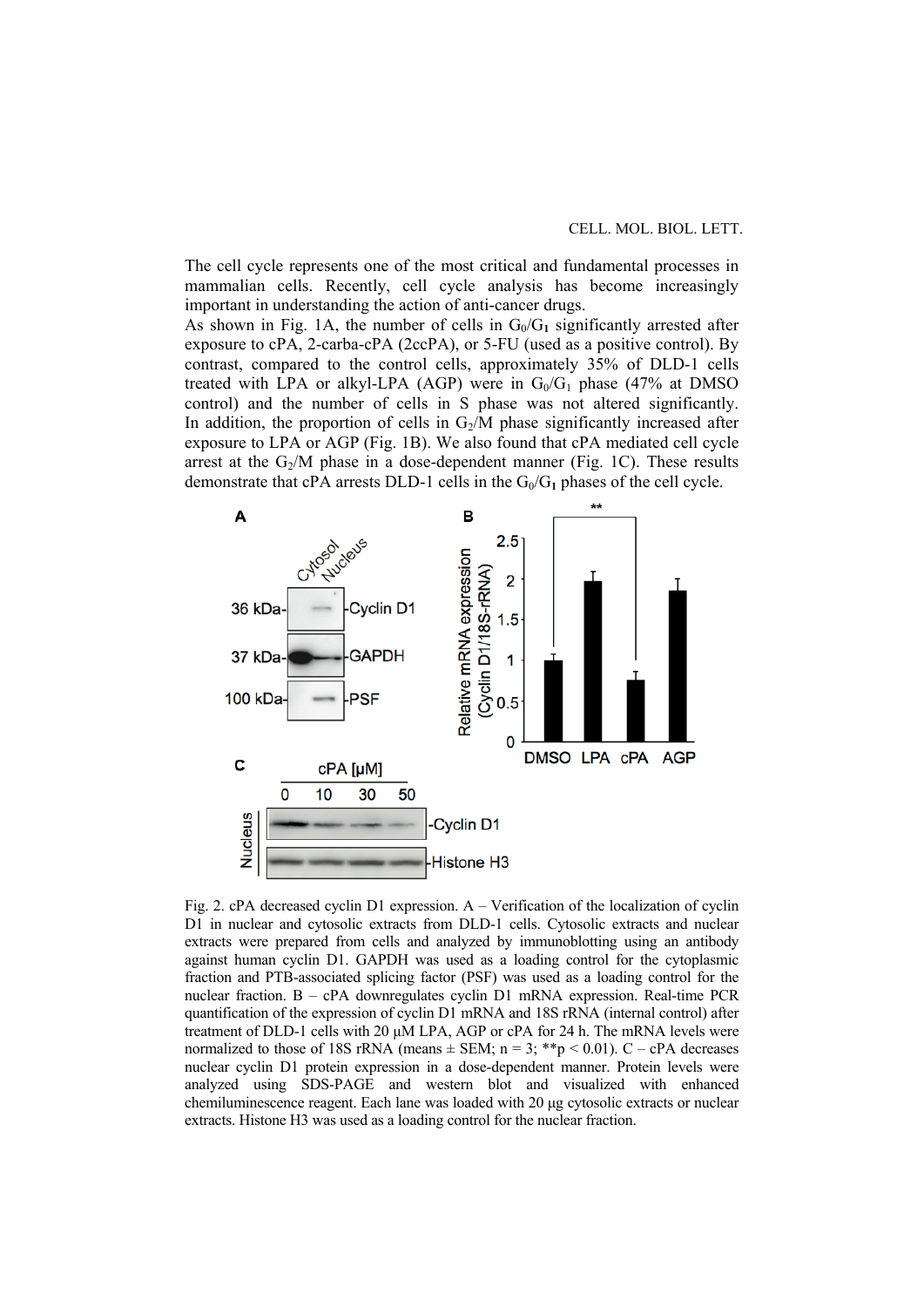Cyclin D1 is a key cell cycle regulatory protein, and its expression and subcellular localization is often altered in colon cancer cells [23–25]. Therefore, we further investigated cyclin D1 protein expression in DLD-1 cells. As shown in Fig. 2A, in DLD-1 cells, cyclin D1 localized predominantly within the nuclear pellet. We then examined the effect of cPA on cyclin D1 expression and found that cPA downregulates cyclin D1 mRNA and protein expression (Fig. 2B and C). Our findings also indicate that LPA or AGP induced cyclin D1 mRNA expression. Hu et al. reported that LPA treatment increased cyclin D1 mRNA and protein in a dose- and time-dependent manner in ovarian carcinoma cells [26]. They also demonstrated that LPA specifically stimulates cyclin D1 promoter activity. cPA is a structural analog of LPA or AGP. Nonetheless, many of its effects on cells are the opposite to those of its non-cyclic cousin, including inhibition of cancer cell growth and invasion [27]. Thus, our results suggest that cPA may inhibit cell cycle progression in DLD-1 cells via the downregulation of cyclin D1.

It has been reported that the PI3K/AKT pathway is required for the  $G_1$ -to-S phase cell cycle progression stimulated by LPA, and it is implicated in the activation of several downstream effectors [19]. Thus, we investigated whether the PI3K/AKT pathway would be affected by cPA. DLD-1 cells were cultured for 24 h with either LPA or cPA. As shown in Fig. 3A and B, the phosphorylation was significantly high in the non-treated DLD-1 cells. Interestingly, LPA treatment significantly increased AKT phosphorylation in DLD-1 cells (data not shown), whereas cPA treatment reduced AKT phosphorylation. As positive controls, we also used wortmannin (1  $\mu$ M) or LY294002 (50  $\mu$ M), two potent and structurally different inhibitors of PI3K. Both significantly inhibited AKT phosphorylation. As shown in Fig. 3C and D, reduction of AKT expression by transfection of cells with AKT siRNA had no significant effect on DLD-1 cell proliferation, suggesting that the remaining AKT activity is high enough to maintain proliferation of the cells. However, 24-h treatment with cPA significantly inhibited DLD-1 cell proliferation in AKT siRNA-transfected cells compared to the effect on control siRNA-transfected cells. This may be due to cPA treatment having decreased the level of AKT activity below the threshold for maintaining normal cell proliferation under these conditions.

Our results suggest that cPA may block cell cycle progression in DLD-1 cells by inhibiting AKT activity. In summary, this study provides evidence that cPA-mediated DLD-1 cell cycle arrest may occur via the downregulation of cyclin D1 expression and the inhibition of PI3K activation. Inhibitors of the PI3K/AKT pathway are attractive candidates for cancer drug development [28]. In addition, knowledge of the effect of cPA on cyclin D1 may lead to the use of cPA in colon cancer therapy. Further studies focusing on the molecular target(s) and the mechanisms underlying the inhibition of cell cycle regulation and proliferation in colon cancer cells by cPA will increase the feasibility of using cPA for the treatment of cancer.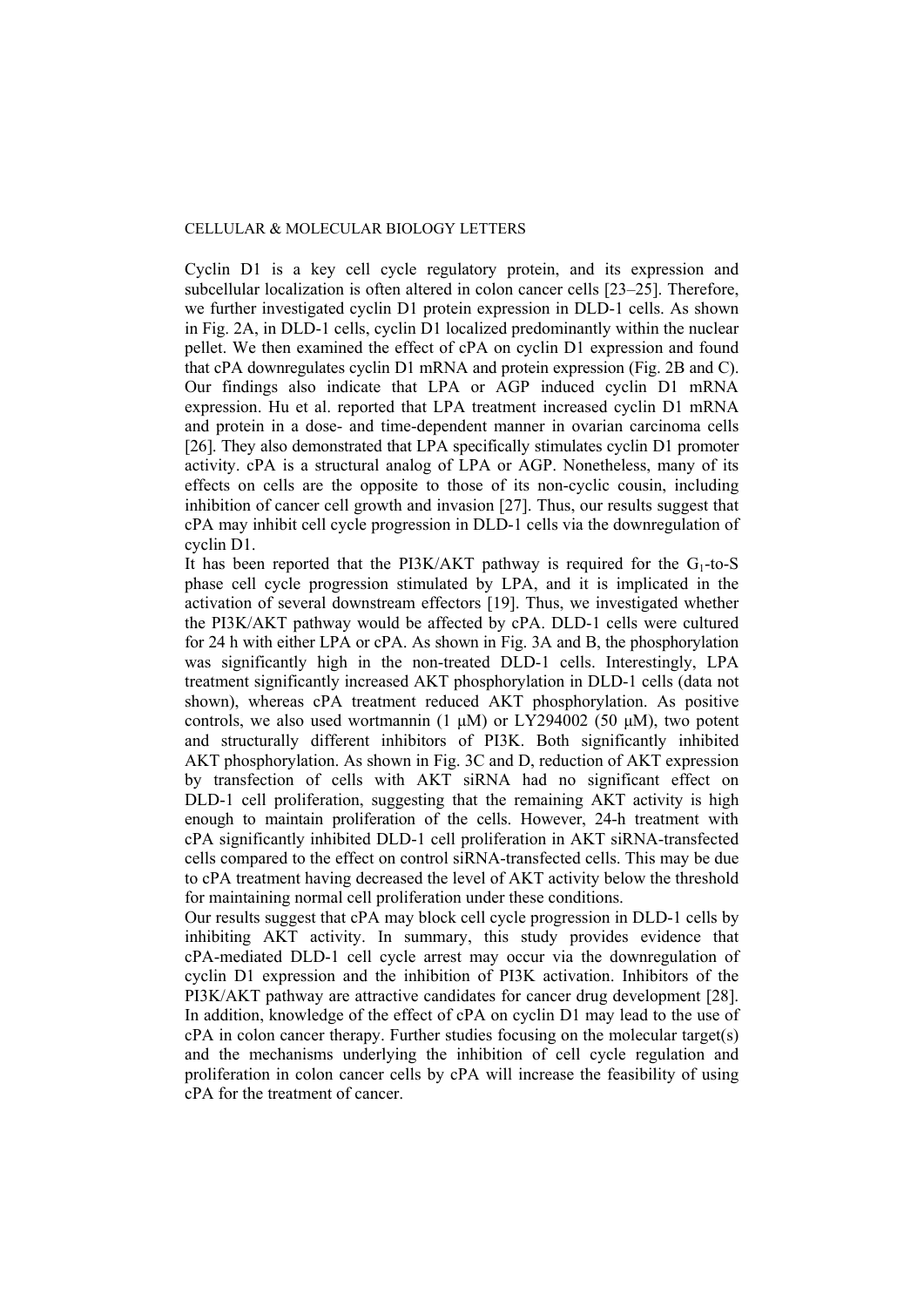CELL. MOL. BIOL. LETT.



Figure 3. cPA inhibits AKT phosphorylation. A – AKT phosphorylation analysis was performed using a MUSE PI3K Activation Dual Detection Kit according to the manufacturer's instructions. Wortmannin (1  $\mu$ M) and LY294002 (50  $\mu$ M) were used as positive controls. Data are presented as means  $\pm$  SEM (n = 3), \*\*p < 0.01. B – Phosphorylated AKT (pAKT) and total AKT were analyzed via western blotting with an anti-AKT and anti-pAKT antibody. C – Genetic suppression of AKT by AKT siRNA transfection. D – Inhibition of cell growth by cPA in control and AKT siRNA-transfected DLD-1 cells. Cell growth inhibition was measured using a Cell Counting Kit-8 at 24 h after siRNA transfection. Data are presented as means  $\pm$  SEM (n = 3), \*p < 0.05, \*\*p < 0.01.

**Acknowledgments.** This study was supported by grants-in-aid from the Takeda Science Foundation and Astellas Foundation for Research on Metabolic Disorders. Both were awarded to Tamotsu Tsukahara.

## **REFERENCES**

- 1. Morgan, D.O. Principles of CDK regulation. **Nature** 374 (1995) 131–134.
- 2. Satyanarayana, A. and Kaldis, P. Mammalian cell-cycle regulation: several Cdks, numerous cyclins and diverse compensatory mechanisms. **Oncogene**  28 (2009) 2925–2939.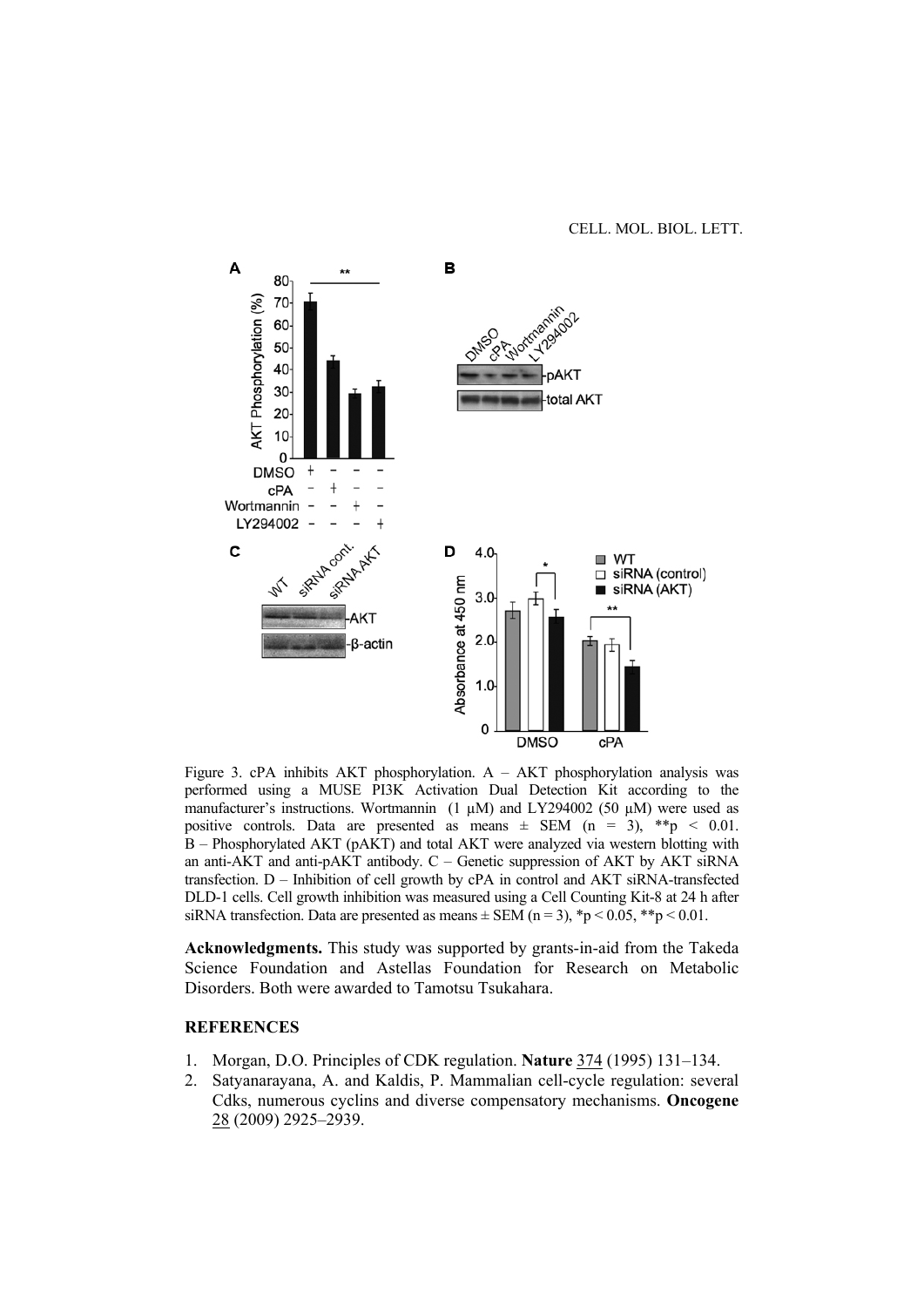- 3. Murray, A.W. Recycling the cell cycle: cyclins revisited. **Cell** 116 (2004)  $221 - 234$ .
- 4. Zhang, T., Nanney, L.B., Luongo, C., Lamps, L., Heppner, K.J., DuBois, R.N. and Beauchamp, R.D. Concurrent overexpression of cyclin D1 and cyclin-dependent kinase 4 (Cdk4) in intestinal adenomas from multiple intestinal neoplasia (Min) mice and human familial adenomatous polyposis patients. **Cancer Res.** 57 (1997) 169–175.
- 5. Motokura, T., Bloom, T., Kim, H.G., Juppner, H., Ruderman, J.V., Kronenberg, H.M. and Arnold, A. A novel cyclin encoded by a bcl1-linked candidate oncogene. **Nature** 350 (1991) 512–515.
- 6. Xiong, Y., Connolly, T., Futcher, B. and Beach, D. Human D-type cyclin. **Cell** 65 (1991) 691–699.
- 7. Matsushime, H., Roussel, M.F., Ashmun, R.A. and Sherr, C.J. Colonystimulating factor 1 regulates novel cyclins during the G1 phase of the cell cycle. **Cell** 65 (1991) 701–713.
- 8. Arnold, A. and Papanikolaou, A. Cyclin D1 in breast cancer pathogenesis. **J. Clin. Oncol.** 23 (2005) 4215–4224.
- 9. Huang, S., Chen, C.S. and Ingber, D.E. Control of cyclin D1, p27(Kip1), and cell cycle progression in human capillary endothelial cells by cell shape and cytoskeletal tension. **Mol. Biol. Cell** 9 (1998) 3179–3193.
- 10. Arber, N., Doki, Y., Han, E.K., Sgambato, A., Zhou, P., Kim, N.H., Delohery, T., Klein, M.G., Holt, P.R. and Weinstein, I.B. Antisense to cyclin D1 inhibits the growth and tumorigenicity of human colon cancer cells. **Cancer Res.** 57 (1997) 1569–1574.
- 11. Bartkova, J., Lukas, J., Strauss, M. and Bartek, J. The PRAD-1/cyclin D1 oncogene product accumulates aberrantly in a subset of colorectal carcinomas. **Int. J. Cancer** 58 (1994) 568–573.
- 12. Takahashi, Y., Shimada, Y., Shioda, M., Yoshida, S., Murofushi, H. and Murakami-Murofushi, K. Isolation of a new species of Physarum lysophosphatidic acid, PHYLPA, and its effect on DNA polymerase activity. **Cell Struct. Funct.** 18 (1993) 135–138.
- 13. Tsukahara, T. The role of PPARgamma in the transcriptional control by agonists and antagonists. **PPAR Res.** 2012 (2012) 362361.
- 14. Tsukahara, T. PPAR gamma networks in cell signaling: update and impact of cyclic phosphatidic acid. **J. Lipids** 2013 (2013) 246597.
- 15. Murakami-Murofushi, K., Uchiyama, A., Fujiwara, Y., Kobayashi, T., Kobayashi, S., Mukai, M., Murofushi, H. and Tigyi, G. Biological functions of a novel lipid mediator, cyclic phosphatidic acid. **Biochim. Biophys. Acta**  1582 (2002) 1–7.
- 16. Tsukahara, T., Hanazawa, S., Kobayashi, T., Iwamoto, Y. and Murakami-Murofushi, K. Cyclic phosphatidic acid decreases proliferation and survival of colon cancer cells by inhibiting peroxisome proliferator-activated receptor gamma. **Prostaglandins Other Lipid Mediat.** 93 (2010) 126–133.